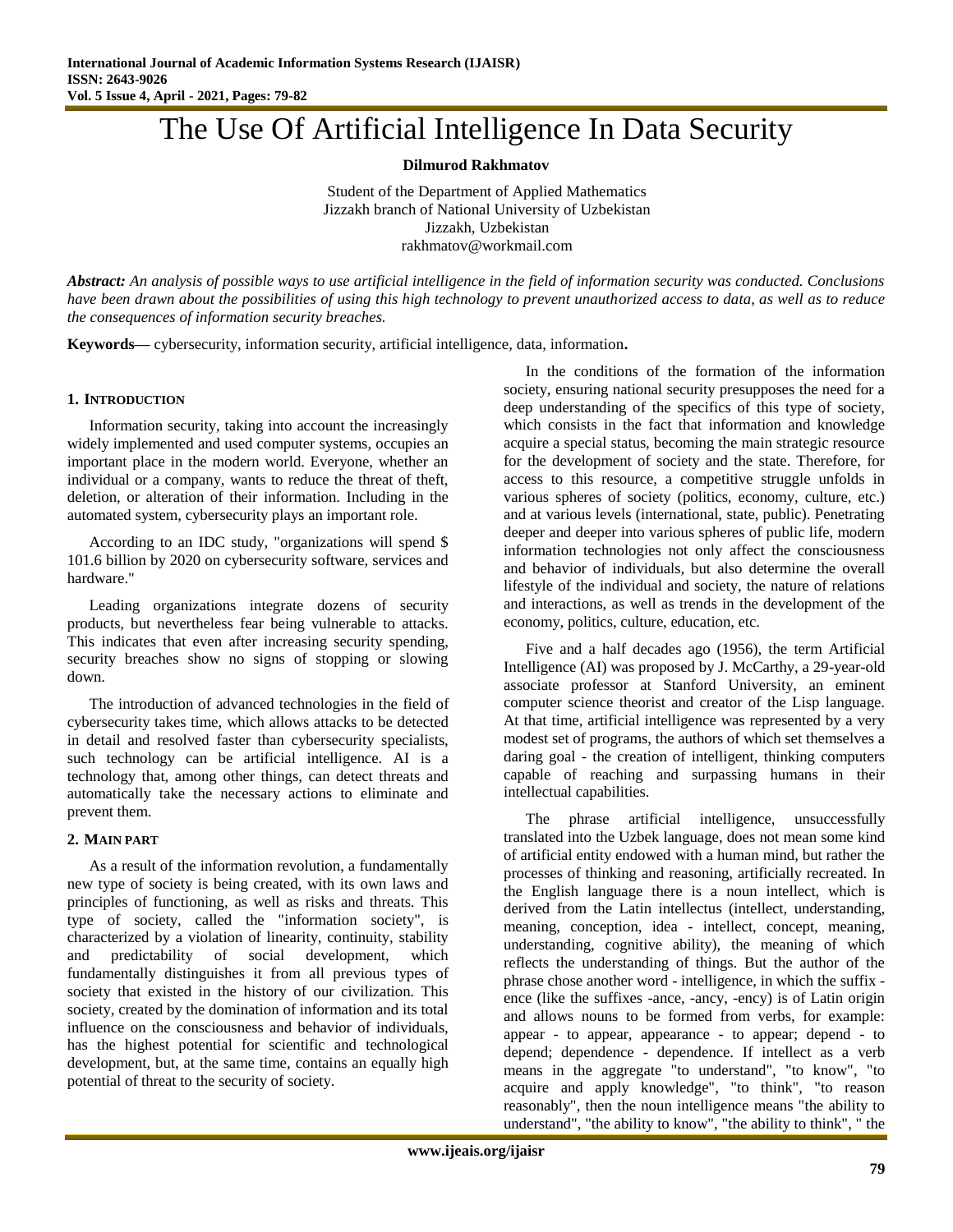ability to acquire and apply knowledge". And the translation of the phrase from the end to the beginning, as is usually accepted in the English Uzbek translation, gives something like "the ability to cognize, think and reason rationally, recreated artificially." Moreover, the root "intelligence" in the word intelligence means a set of skills, abilities and qualities inherent in a person and is a common integrative property.

So, the founders of the new scientific direction of informatics, first of all, set themselves the goals of comprehending, identifying and formalizing the intellectual and thinking abilities of a person with their subsequent implementation on a computer.

The authors of the article agree with the point of view of artificial intelligence as a scientific direction, the purpose of which is to create artifacts that not just copy, but surpass the intellectual abilities of a person to solve industrial, technological and social problems. The development and widespread use of computational algorithms that differ from natural intellectual processes, but which allow achieving results, can be compared to solving the problem of "artificial flight". It was only after the Wright brothers and other researchers stopped imitating birds and began studying aerodynamics that it became possible to create systems aimed at solving the industrial, social and military needs of mankind. At the same time, the borrowing of natural mechanisms made it possible to qualitatively improve the existing engineering solutions. So, the wing lift is reflected in the presence of wide-open wings of airplanes and hanggliders, the retractable landing gear is similar to shaking the paws during flight, the use of helicopter propeller blades is comparable to the high-frequency movement of the wings of a hummingbird, "hovering" over a flower or a kingfisher "hovering" over the water in anticipation extraction. The use of the mechanisms of natural selection, crossing and mutation was reflected in the creation of a family of computational algorithms, called genetic, and which made it possible to solve multidimensional optimization problems in a wide variety of fields of technology, economics, and finance.

In the overwhelming number of definitions of intelligence, its most important and significant component is the process of thinking, which, like intelligence, also has the property of integrality. Are we able to comprehend all its mechanisms and features of thinking? Are thinking processes subject to formalization for subsequent reproduction in computational procedures? Is it possible to create such procedures, the result of which will surpass a person not only in speed, but also in quality characteristics, such as consistency, rationality, noise immunity (in the sense of incompleteness and inaccuracy of the initial data)? Is it necessary and possible to realize in computational procedures the ability to develop thought processes or to immediately recreate the ideal mechanism of thinking? If necessary, how? The authors tried to give answers to these and similar questions in this work, as well as to provide an overview of projects to create software and hardware "cognizing, thinking

and reasonably reasoning" systems built on the basis of copying the biological and mental abilities of the bearer of natural intelligence.

The technology of reading a person and transferring from a biological to a computer matrix, according to some forecasts, the work will be implemented in practice by 2020- 2050. Progress in the performance of transistors will allow the computer to equal the power of the human brain in ten to fifteen years. What are the possibilities of this artificial carrier of our knowledge, thoughts and feelings? How many times will his capabilities surpass those of a person? Is it dangerous for humanity? If so, what threats does the dynamic development of artificial intelligence pose to humanity and human civilization as a whole?

AI-powered tools meet a variety of cybersecurity needs.

1. Biometric authentication.

Passwords can be cracked, compromising sensitive information of a user, company, or government agency. This is where AI-based authentication, whether it is fingerprint and palm scanning, is much safer and the system can scan them reliably. When biometric logins are associated with passwords, the likelihood of user data being compromised is significantly lower.

2. Acceleration of threat detection.

Conventional cybersecurity systems are not capable of handling different types of malware at the same time. In addition, not only the cybersecurity bar, but hackers have also raised the standard. To quickly identify advanced threats, you need to use advanced security tools that can address these issues.

Companies are adopting AI-driven systems that can easily detect threats through pattern recognition using advanced algorithms and codes that are constantly updated.

AI combined with machine learning is effective in analyzing site crawl paths, micro-behavior of malware, and any malicious activity that further helps decision-making.

3. Fast response to attacks.

Simply identifying threats in real time is meaningless if the system is unable to combat and prevent threats before they cause minor damage to the system.

When a team of hackers attacks a system from different points, the AI immediately connects the dots and automatically suggests plans to prevent the attack. AI uses intelligent analytics, which is a simpler and faster approach to detect and remediate attacks. For example, when the AI system finds a malicious file on the system, it predominantly isolates the file from the system.

4. Creation of a dynamic environment for authentication.

Data can also be intercepted on networks. This is an alarming situation for employees who gain remote access to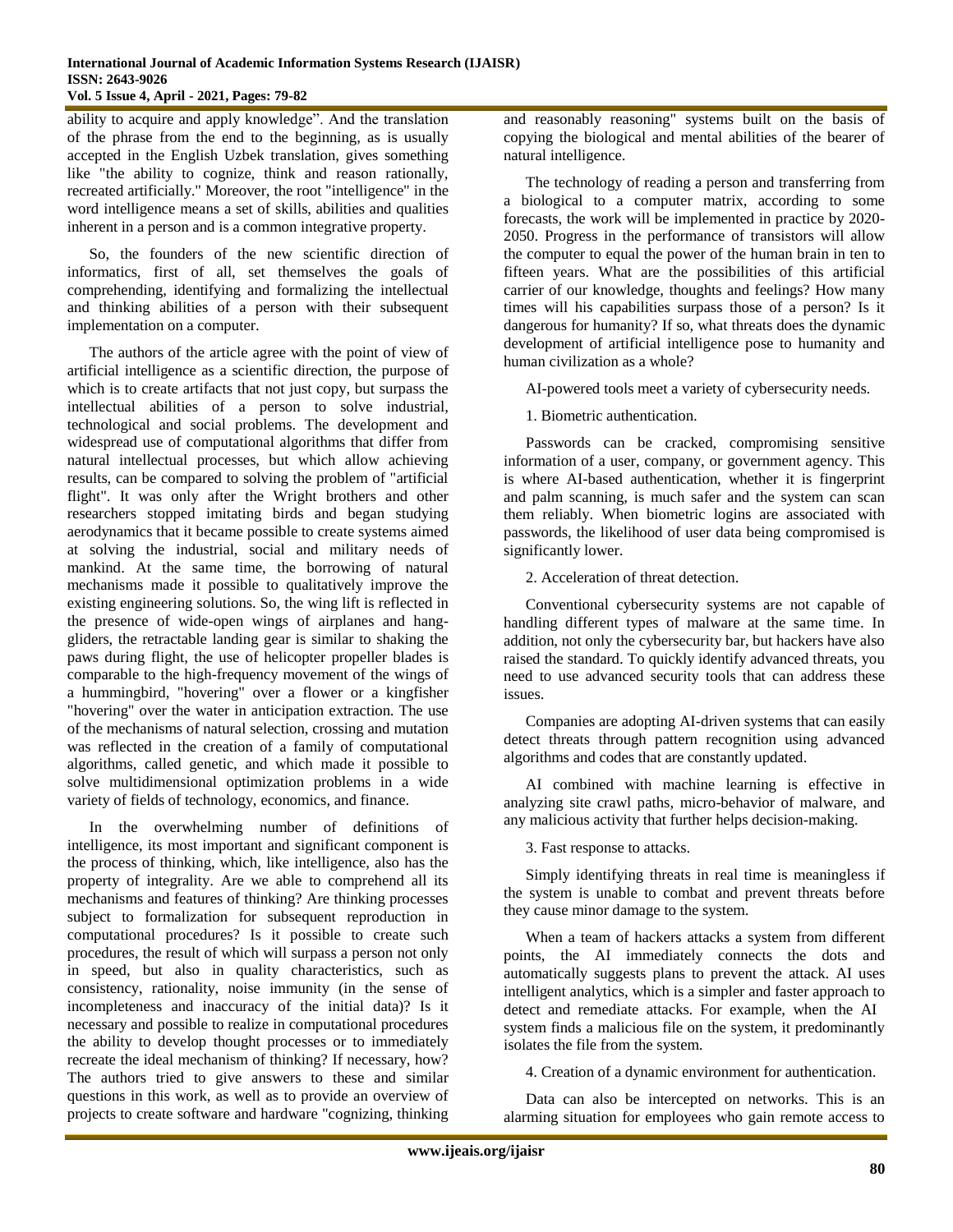systems, which means that traditional authentication models are no longer secure. This is where AI comes to the rescue.

AI systems create a global real-time authentication environment that changes access privileges according to location or network using multi-factor authentication. This includes collecting data and analyzing user behavior in the application, device and network when accessing data remotely.

5. Reducing human participation.

No machine can surpass the creativity, imagination and thinking ability of humans. But decisions made by engineers are also backed up by the right set of data, opinions, and current trends.

Examining and using meaningful data is time-consuming and instantly impossible to solve a high-risk problem.

When companies build a secure application that uses AI technology, security personnel will get a breather by automating the detection and prevention of security threats without human intervention.

Continuous analysis of user behavior, in addition to predictive analytics, reduces engineer intervention to protect systems from a series of attacks. The time saved can be invested in creative and rewarding endeavors.

However, artificial intelligence systems are trained and operated by humans, and in some places the need for human engineers is mandatory, as they are able to go beyond anomalies that machines cannot detect and confirm that the alleged attack is genuine.

# **3. CONCLUSION**

Thus, at the moment, the info communication infrastructure of Uzbekistan is in the strongest dependence on foreign manufacturers and developers, actively introducing their solutions (from software libraries to hardware platforms and control systems).

An overview of the state of the artificial intelligence segment in information security allows us to draw the following conclusions:

Artificial intelligence makes a significant contribution to the fight against modern information threats. In particular, in most cases, the introduction of AI technologies in the information security of the organization reduces the time to identify problems and respond to incidents, as well as the costs of personnel management. Operators have noted an increase in the efficiency of detecting unknown threats, as well as in the speed of analysis and detection of malicious activity on endpoints and applications.

The total investments in companies that create information security products using AI technologies amount to \$ 3,749 million at the end of 2019. At the same time, the global market for information security products using AI

technologies will reach \$ 30 billion in 2025 with an annual growth of 23%.

## **4. ACKNOWLEDGEMENT**

This research was supported by my supervisor, DSc, Professor Akmal Akhatov. We thank our colleagues from the Department of Applied Mathematics and Computer Science in the Jizzakh branch of National University of Uzbekistan who provided insight and expertise that greatly assisted the research.

## **5. REFERENCES**

- **[1]** Rakhmatov Dilmurod, Akhatov A., & Rakhmatov D. (2020). Research on Effective Ways to Intelligence Quotient of Perception Through Mobile Games. The American Journal of Applied Sciences, 2(08), 89-95.
- **[2]** Rakhmatov Dilmurod & Nomozova Elmira. (2020). The use of multimedia technologies in the educational system and teaching methodology: problems and prospects. International Journal of Discourse on Innovation, Integration and Education, 1(2), 28-32.
- **[3]** Rakhmatov Dilmurod & Akhatov Akmal. (2020). Distance learning system in the higher education system of Uzbekistan: hybrid technology. Vol 6 (2020): Conference of Management of Islamic Education Leadership in The Era of Revolution 4.0, 150-153.
- **[4]** Rakhmatov D.R., Artificial intelligence: today and future. Материалы V Международной научнопрактической конференции «Наука и образование в современном мире: вызовы XXI века». Состоявшейся 12 декабря 2019 г. В г. Нурсултан, Казахстан, Мцнс «Бобек». c. 19-23
- **[5]** Рахматов Д.Р., Прикладные космические исследования на основе нейронных сетей: идентификация новых экзопланет и космических объектов, Студенческий вестник: электрон. научн. журн. 2020. № 16(114). c. 74-77
- **[6]** Рахматов Д.Р., Ахатов А.Р., Сунъий тафаккурнинг инсониятга таъсири: ютуқ ва инқирозлар тахлили. "Этика ва эстетиканинг долзарб масалалари" даврий журнали 2021. № 5.
- **[7]** Рахматов, Д., & Ахатов, А. Р. (2020). Кибер жиноятларни юзага келиш омиллари ва кибер этика: муаммо ва истиқболлар. Science and Education, 1(1), 227-234.
- **[8]** Dilmurod, R., & Fazliddin, A. (2021). Prospects for the introduction of artificial intelligence technologies in higher education. ACADEMICIA: an international multidisciplinary research journal, 11(2), 929-934.
- **[9]** Юсупов, Р. М., Рахматов, Д. Р., & Рахматов, Д. Р. (2020). Безопасность мультимедийной коммуникации с использованием криптографии. безопасность, 20(10).
- **[10]** Mosteanu, N. R. (2020). Artificial intelligence and cyber security–face to face with cyber attack–a maltese